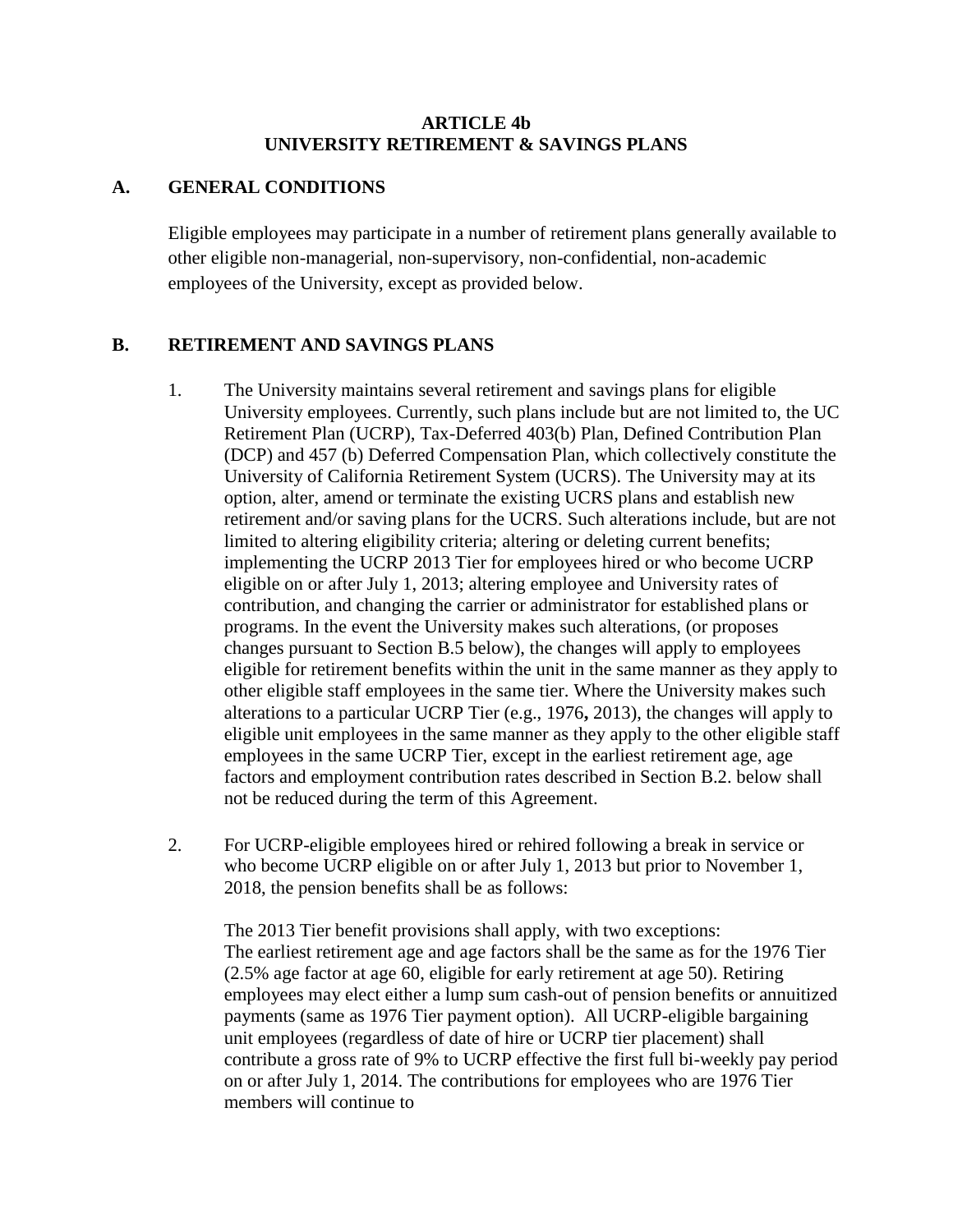be offset by \$19 per month.

3. UCRP 2013 Modified Tier

After ratification, all new or rehired employees shall be in the 2013 Modified Tier.

4. Retiree Health Eligibility

Any bargaining unit employee in a UCRP eligible position as of December 31, 2013 will be grandfathered for the purpose of determining retiree health program eligibility (graduated eligibility beginning at age 50 with 10 years of service credit).

Any employee hired or rehired following a break in service, or who becomes UCRP eligible after December 31, 2013 will be subject to the new Graduated Retiree Health Program Eligibility (graduated eligibility beginning at age 56 with 10 years of service credit), as shown in Appendix F.

5. The University shall not make changes or alterations that reduce the UCRP Retirement Benefits Formula and/or increase employee UCRP contributions.

## **C. EFFECT OF ABSENCES FROM WORK**

- 1. **Leaves of Absence Without Pay –** Approved leave without pay shall not be considered a break in service. The provisions of the applicable retirement plan regulations determine the effects of such leave without pay on retirement benefits.
- 2. **Family Medical Leave Act –** Retirement benefits shall be continued in accordance with the provisions of the applicable retirement plan regulations.

# **D. ENUMERATION OF UNIVERSITY BENEFITS**

- 1. For informational purposes only, a brief outline of UCRS programs in effect on the date the Agreement is signed is found in Appendix C. AFSCME understands and agrees that the descriptions contained in Appendix C do not completely describe the coverage or eligibility requirements for each plan, the details of which have been independently communicated to AFSCME.
- 2. Specific eligibility and benefits under each of the various plans are governed entirely by the terms of the applicable Plan Documents and regulations, and state and federal laws. Employees in an ineligible classification are excluded from coverage, regardless of appointment percent and average regular paid time. For